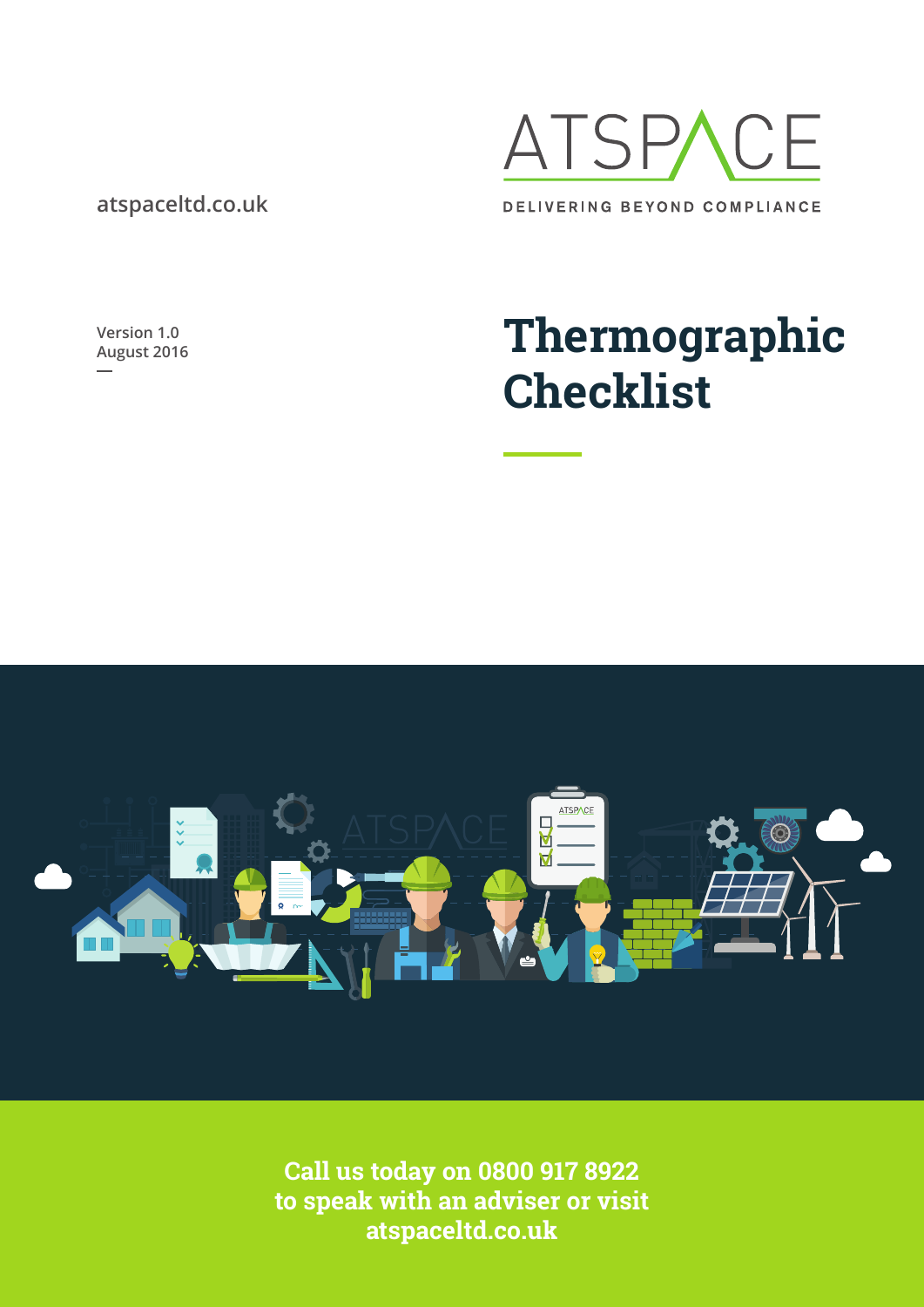### **Thermographic Checklist**

## **What is involved?**

The survey would aim to be carried out under the recommended environmental conditions (detailed below) this would be subject to weather conditions.

• Images would be captured of each elevation of the building from the outside with assessment/analysis included within the report.

• The building would then be scanned from the inside with images and analysis recorded if anomalies are identified.

• Access and clear working areas will be required, especially if mechanical machinery is to be used to aid the thermographic survey (i.e. in the event of surveying roofing).

• A minimum temperature difference of at least 10 degrees celsius between internal and external areas is required. This may require heating systems to be on for at least 8 hours prior to commencement of survey.

• Survey to be conducted at night or early morning when environmental conditions are suitable and solar loading effects have completely disappeared.



Should you require any assistance with this checklist, or if you would like to hear more about our other building regulation compliance services, please contact us at

### **info@atspaceltd.co.uk 0800 917 8922**

### When completed please send to:

ATSPACE, Unit 3 & 4, The Cokenach Estate, Barkway, Royston, Hertfordshire, SG8 8DL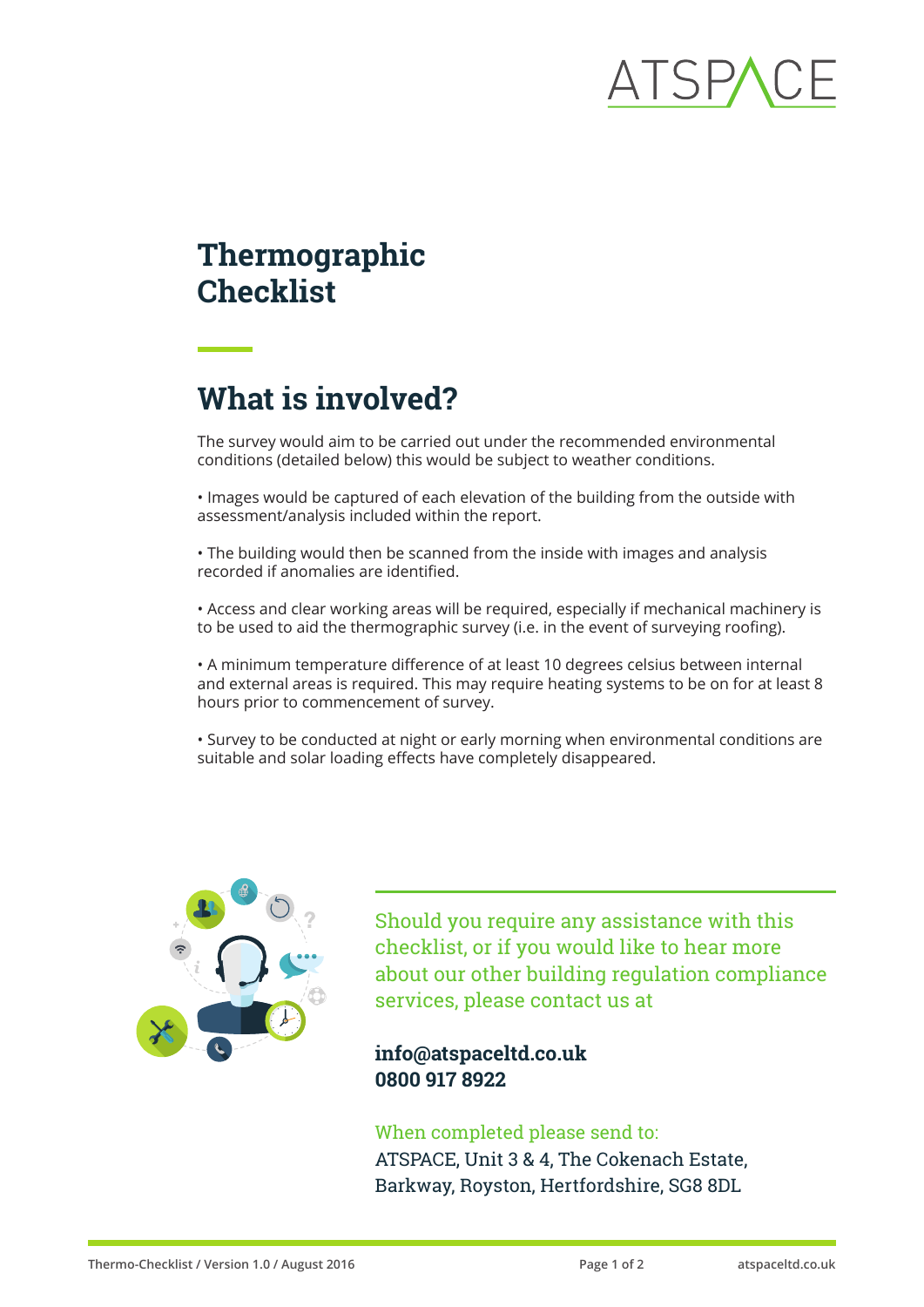## **Recommended Environmental Conditions**

Temperature difference across building fabric >10°C at the time of the survey. Temperature difference across building fabric >5°C for 24hrs preceding the survey. External air temperature to be within +/- 3°C during the survey. External air temperature to be within +/- 10°C for the preceding 24hours. Surfaces free from solar gain. Wind speed to be less than 10mph. No precipitation just prior to or during the survey. Ensure all building surfaces to be inspected are dry. **1 2 3 4 5 6 7 8**

The survey will generally be undertaken following completion of the building when site risks are substantially reduced. It is important however that the survey is undertaken in a safe, planned and methodical manner.

The survey requires the consultant to view an image of the building through the view finder on the thermographic camera. Even though it is likely that the floor surface will be level and clear of obstruction, care should be taken to only view the image in the camera display whilst at standstill. If a mobile survey is required, due to the expanse of the subject under review, then extreme care is required and the surveyor must be attended by an assistant acting as banksman.

As the survey will generally be undertaken externally at night, care must be taken to ensure that high-visibility clothing is worn. Assistance must be sought where risk of collision with vehicles exists.

Roof surveys undertaken by walking over the surface of the roof will only be undertaken under the accompaniment of an assistant or the client's representative. Safety harnesses must be worn as required.

During the survey the consultant will collate the relevant information, recording the thermographic images, photographic images and taking notes to enable a report of the findings to be compiled on return to the office.

Please tape all ventilation within the build as this will enable the engineer adequate time on site.

Ventilation includes intermittent extracts, mechanical extractors, air bricks, fire vents, chimney openings, trickle vents, roof window vents, inlet – outlet ductwork.

Ensure the building envelope is complete. All Glazing, external doors and cladding to be complete.

Any Penetration made through the external envelope to be sealed.